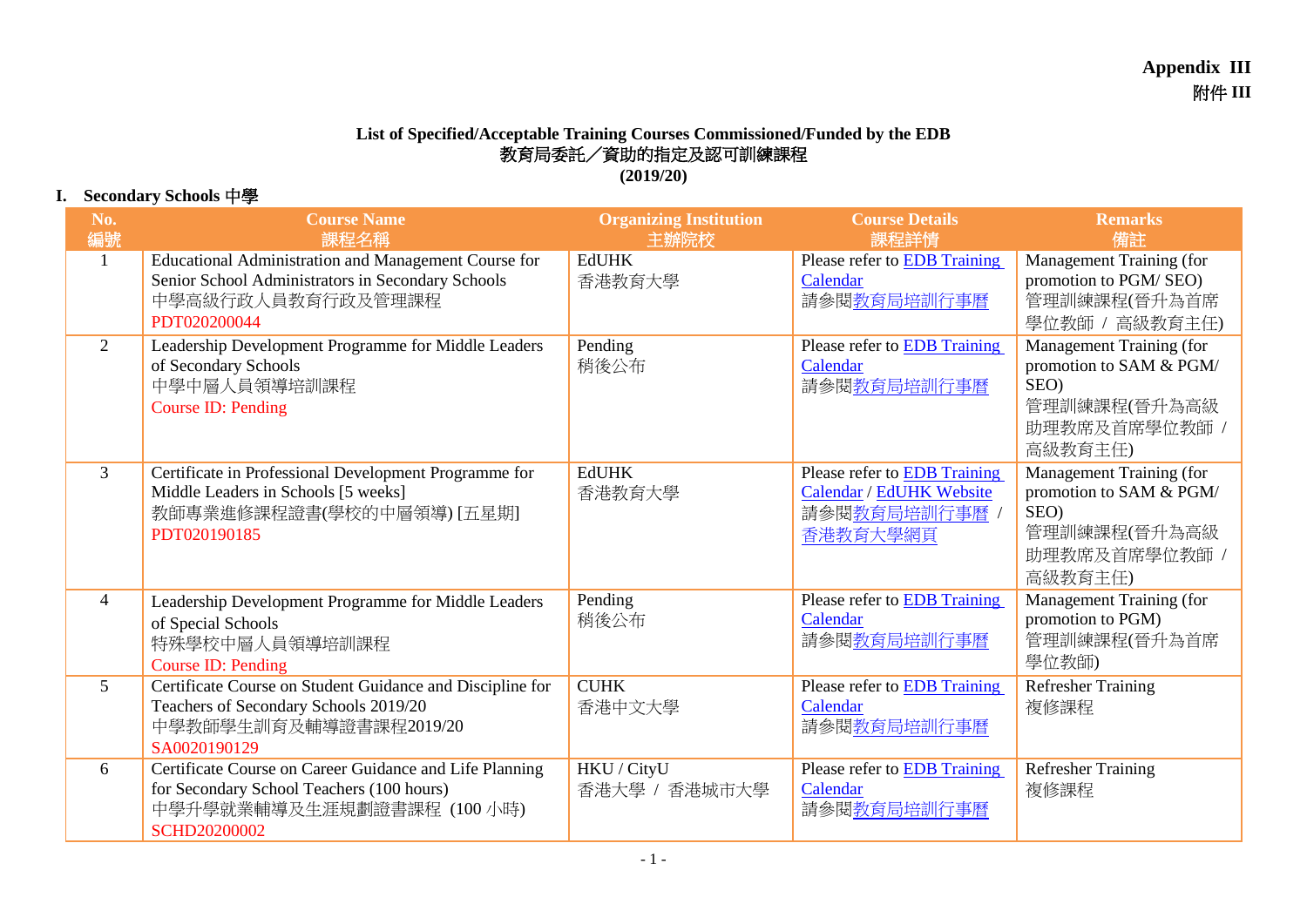| $\overline{7}$ | Diploma Course in Teacher Librarianship (2019-21)<br>(Secondary)<br>2019-21 年度學校圖書館主任文憑課程(中學)<br>Course ID: Nil                                                                                              | <b>HKU SPACE</b><br>香港大學專業進修學院 | Please refer to <b>EDBCM</b><br>120/2019 / HKU Website<br>請參閱教育局通函第<br>120/2019號 / 香港大學網<br>頁 | <b>Refresher Training</b><br>複修課程 |
|----------------|--------------------------------------------------------------------------------------------------------------------------------------------------------------------------------------------------------------|--------------------------------|-----------------------------------------------------------------------------------------------|-----------------------------------|
| 8              | Thematic Courses on Supporting Students with SEN ^<br>(Any course)<br>「支援有特殊教育需要學生」專題課程^ (任何一個課程)<br>SE0020200003<br>SE0020200006<br>SE0020200007<br>SE0020200008<br>SE0020200009                            | <b>EdUHK</b><br>香港教育大學         | Please refer to <b>EDB</b> Training<br>Calendar / EdUHK Website<br>請參閱教育局培訓行事曆 /<br>香港教育大學網頁  | <b>Refresher Training</b><br>複修課程 |
| 9              | Advanced Course on Catering for Diverse Learning Needs<br>「照顧不同學習需要」高級課程<br>SE0020200002                                                                                                                     | <b>EdUHK</b><br>香港教育大學         | Please refer to EDB Training<br>Calendar / EdUHK Website<br>請參閱教育局培訓行事曆 /<br>香港教育大學網頁         | <b>Refresher Training</b><br>複修課程 |
| 10             | Certificate in Professional Development Programme for<br>Teachers (Catering for Diverse Learning Needs) -<br><b>Advanced Level</b><br>教師專業進修課程證書(照顧不同學習需要) - 深造班<br>SE0020200088                             | <b>EdUHK</b><br>香港教育大學         | Please refer to EDB Training<br>Calendar / EdUHK Website<br>請參閱教育局培訓行事曆 /<br>香港教育大學網頁         | <b>Refresher Training</b><br>複修課程 |
| 11             | Certificate in Professional Development Programme for<br>Interpretation of Classical Chinese Literature for Secondary<br>Teachers of Chinese Language [5 weeks]<br>中學中文科文言經典解讀專業進修課程證書 [五星期]<br>PDT020190218 | <b>EdUHK</b><br>香港教育大學         | Please refer to EDB Training<br>Calendar / EdUHK Website<br>請參閱教育局培訓行事曆 /<br>香港教育大學網頁         | Refresher Training<br>複修課程        |
| 12             | Certificate in Professional Development Programme on the<br>Teaching of Chinese Language for Non-Chinese Speaking<br>Students [5 weeks]<br>為非華語學生而設的中國語文教學專業進修課程證書<br>[五星期]<br>PDT020190205                  | <b>EdUHK</b><br>香港教育大學         | Please refer to EDB Training<br>Calendar / EdUHK Website<br>請參閱教育局培訓行事曆 /<br>香港教育大學網頁         | <b>Refresher Training</b><br>複修課程 |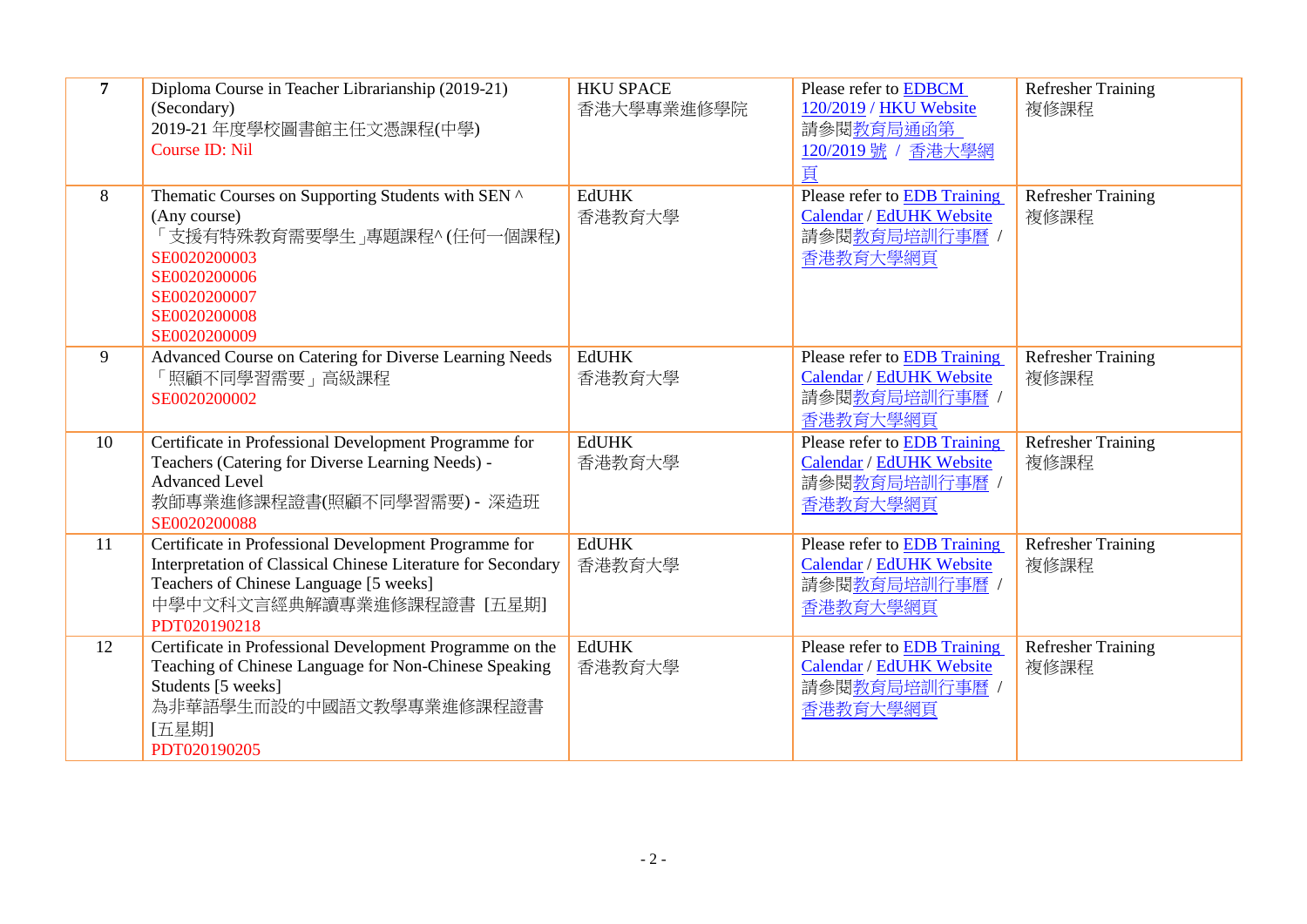| 13<br>14 | Certificate in Professional Development Programme for<br>Secondary School Teachers (Mathematics Teaching) [5]<br>weeks]<br>中學教師專業進修課程證書(數學教學) [五星期]<br>PDT020190172<br>Certificate in Professional Development Programme in | <b>EdUHK</b><br>香港教育大學<br><b>EdUHK</b> | Please refer to EDB Training<br>Calendar / EdUHK Website<br>請參閱教育局培訓行事曆 /<br>香港教育大學網頁<br>Please refer to EDB Training | <b>Refresher Training</b><br>複修課程<br><b>Refresher Training</b> |
|----------|-----------------------------------------------------------------------------------------------------------------------------------------------------------------------------------------------------------------------------|----------------------------------------|-----------------------------------------------------------------------------------------------------------------------|----------------------------------------------------------------|
|          | School Health [5 weeks]<br>教師專業進修課程證書(健康校園) [五星期]<br>PDT020190198                                                                                                                                                           | 香港教育大學                                 | Calendar / EdUHK Website<br>請參閱教育局培訓行事曆 /<br>香港教育大學網頁                                                                 | 複修課程                                                           |
| 15       | Certificate in Professional Development Programme in<br>Teaching Modern China in Liberal Studies Curriculum [5<br>weeks]<br>教師專業進修課程證書(教授通識教育科-現代中國)<br>[五星期]<br>PDT020190199                                               | <b>EdUHK</b><br>香港教育大學                 | Please refer to EDB Training<br>Calendar / EdUHK Website<br>請參閱教育局培訓行事曆 /<br>香港教育大學網頁                                 | <b>Refresher Training</b><br>複修課程                              |
| 16       | Certificate in Professional Development Programme on<br>Civic, National and Moral Education in Schools [5 weeks]<br>教師專業進修課程證書(學校的公民、國民與道德教育)<br>[五星期]<br>PDT020190202                                                      | <b>EdUHK</b><br>香港教育大學                 | Please refer to <b>EDB</b> Training<br>Calendar / EdUHK Website<br>請參閱教育局培訓行事曆 /<br>香港教育大學網頁                          | <b>Refresher Training</b><br>複修課程                              |
| 17       | Certificate in Professional Development Programme on<br>Prevention and Handling of Unruly and Delinquent<br>Behaviours in Schools [5 weeks]<br>教師專業進修課程證書(預防及處理青少年校內違規與<br>違法行為) [五星期]<br>PDT020190210                      | <b>EdUHK</b><br>香港教育大學                 | Please refer to EDB Training<br>Calendar / EdUHK Website<br>請參閱教育局培訓行事曆 /<br>香港教育大學網頁                                 | <b>Refresher Training</b><br>複修課程                              |
| 18       | Certificate in Professional Development Programme on<br>Practical Legal Knowledge for Schools [5 weeks]<br>教師專業進修課程證書(學校的實用法律知識) [五星期]<br>PDT020190211                                                                      | <b>EdUHK</b><br>香港教育大學                 | Please refer to EDB Training<br>Calendar / EdUHK Website<br>請參閱教育局培訓行事曆 /<br>香港教育大學網頁                                 | <b>Refresher Training</b><br>複修課程                              |
| 19       | Certificate in Professional Development Programme on<br>Knowledge Management for Enhancing School<br>Development [5 weeks]<br>教師專業進修課程證書(知識管理與學校發展) [五星期]<br>PDT020190212                                                   | <b>EdUHK</b><br>香港教育大學                 | Please refer to EDB Training<br>Calendar / EdUHK Website<br>請參閱教育局培訓行事曆 /<br>香港教育大學網頁                                 | Refresher Training<br>複修課程                                     |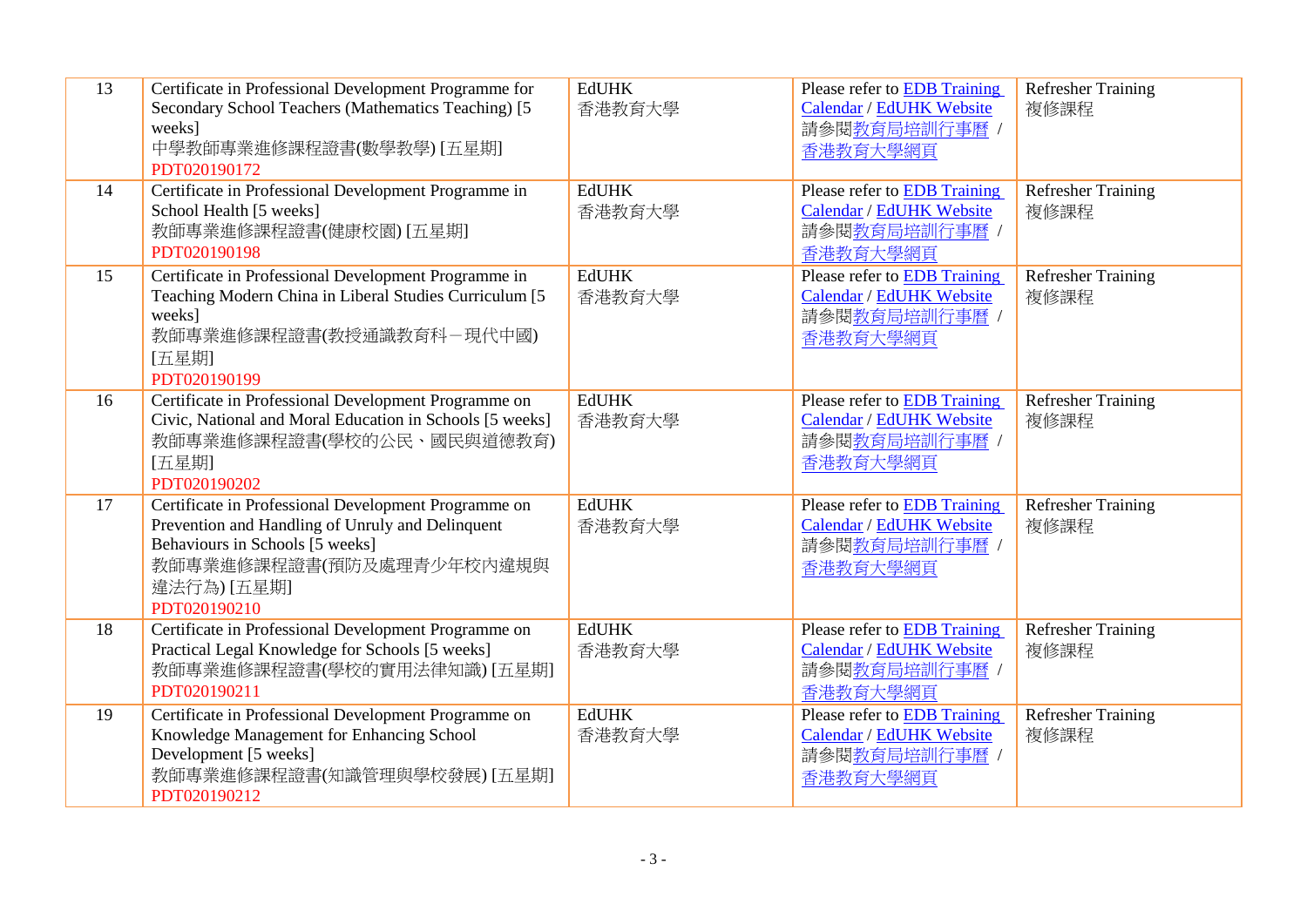| 20 | Certificate in Professional Development Programme on<br>New Paradigm of Learning and Teaching in Physical<br>Education [5 weeks]<br>教師專業進修課程證書(體育學與教之新發展範例) [五<br>星期]<br>PDT020190213                                                                 | <b>EdUHK</b><br>香港教育大學 | Please refer to EDB Training<br>Calendar / EdUHK Website<br>請參閱教育局培訓行事曆 /<br>香港教育大學網頁        | <b>Refresher Training</b><br>複修課程 |
|----|-------------------------------------------------------------------------------------------------------------------------------------------------------------------------------------------------------------------------------------------------------|------------------------|----------------------------------------------------------------------------------------------|-----------------------------------|
| 21 | Certificate in Professional Development Programme on<br>Positive Psychology in School Settings: Promoting Mental<br>Health and Creating Positive Learning Environment [5]<br>weeks]<br>教師專業進修課程證書 (校園正向心理學:推廣精神健<br>康及建構正面學習環境) [五星期]<br>PDT020190226 | <b>EdUHK</b><br>香港教育大學 | Please refer to EDB Training<br>Calendar / EdUHK Website<br>請參閱教育局培訓行事曆 /<br>香港教育大學網頁        | <b>Refresher Training</b><br>複修課程 |
| 22 | Training Course for Special School Teachers<br>特殊學校教師培訓課程<br>SE0020200010                                                                                                                                                                             | <b>EdUHK</b><br>香港教育大學 | Please refer to EDB Training<br>Calendar / EdUHK Website<br>請參閱教育局培訓行事曆 /<br>香港教育大學網頁        | <b>Refresher Training</b><br>複修課程 |
| 23 | Certificate in Professional Development Programme on<br>Effective Lesson Observation and Evaluation - a whole<br>school approach [5 weeks]<br>教師專業進修課程證書(有效的觀課與評課 - 以學校為<br>本位)[五星期]<br>PDT020190204                                                  | <b>EdUHK</b><br>香港教育大學 | Please refer to <b>EDB</b> Training<br>Calendar / EdUHK Website<br>請參閱教育局培訓行事曆 /<br>香港教育大學網頁 | <b>Refresher Training</b><br>複修課程 |
| 24 | Certificate in Professional Development Programme on<br>e-Learning in Secondary Mathematics [5 weeks]<br>教師專業進修課程證書(中學數學的電子學習)[五星期]<br>PDT020190173                                                                                                   | <b>EdUHK</b><br>香港教育大學 | Please refer to EDB Training<br>Calendar / EdUHK Website<br>請參閱教育局培訓行事曆 /<br>香港教育大學網頁        | <b>Refresher Training</b><br>複修課程 |
| 25 | Certificate in Professional Development Programme on<br>e-Learning in Secondary English [5 weeks]<br>PDT020190216                                                                                                                                     | <b>EdUHK</b><br>香港教育大學 | Please refer to EDB Training<br>Calendar / EdUHK Website<br>請參閱教育局培訓行事曆 /<br>香港教育大學網頁        | <b>Refresher Training</b><br>複修課程 |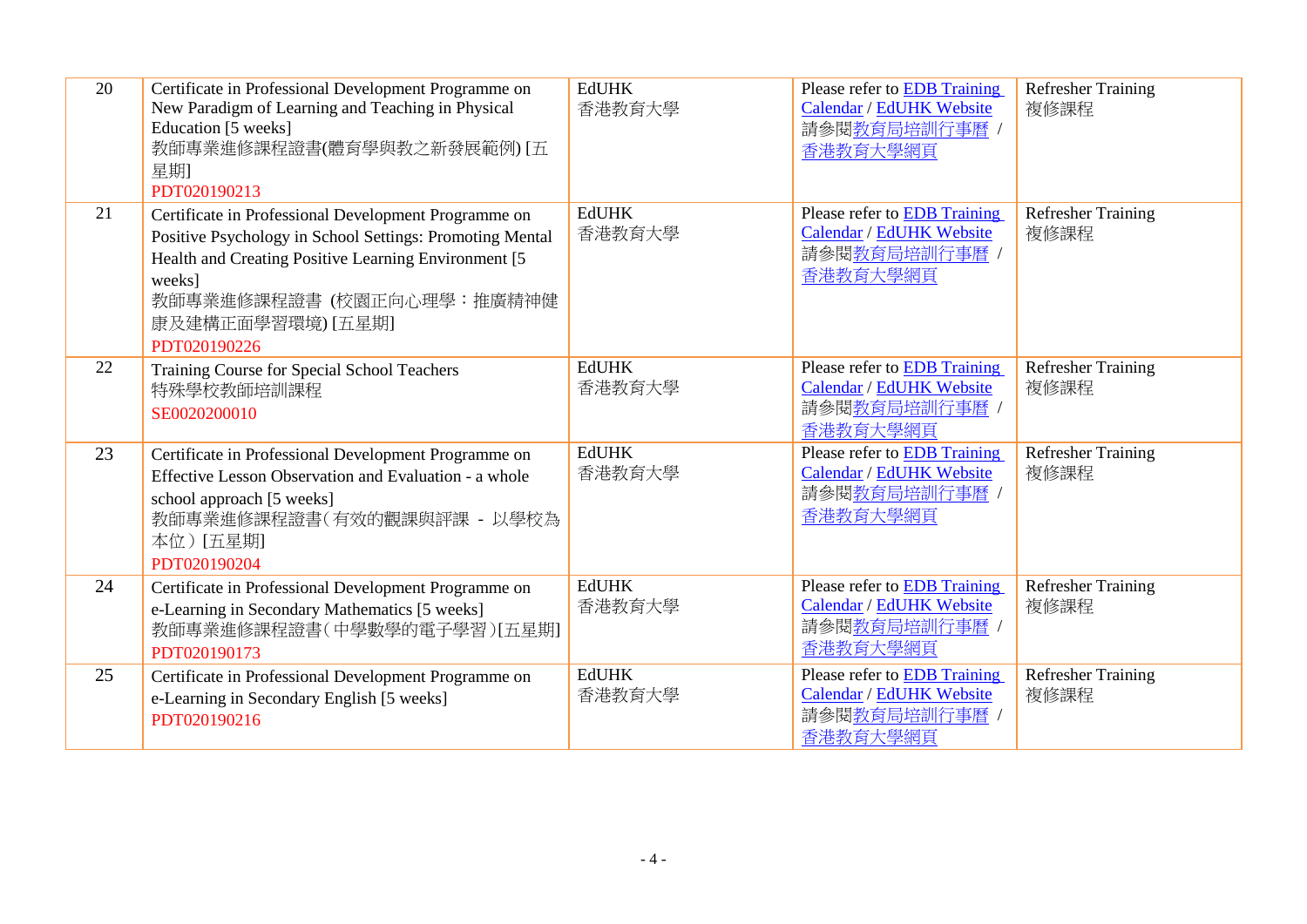| 26 | Certificate in Professional Development Programme on<br>Life Planning Education and Career Guidance [5 weeks]<br>教師專業進修課程證書(生涯規劃與事業輔導) [五星期]<br>PDT020190219                            | <b>EdUHK</b><br>香港教育大學 | Please refer to EDB Training<br>Calendar / EdUHK Website<br>請參閱教育局培訓行事曆 /<br>香港教育大學網頁        | <b>Refresher Training</b><br>複修課程 |
|----|-----------------------------------------------------------------------------------------------------------------------------------------------------------------------------------------|------------------------|----------------------------------------------------------------------------------------------|-----------------------------------|
| 27 | Certificate in Professional Development Programme on<br>Communication, Mediation and Complaint Management [5]<br>weeks]<br>教師專業進修課程證書(溝通、調解與投訴管理) [五星<br>期1<br>PDT020190220             | <b>EdUHK</b><br>香港教育大學 | Please refer to <b>EDB</b> Training<br>Calendar / EdUHK Website<br>請參閱教育局培訓行事曆 /<br>香港教育大學網頁 | <b>Refresher Training</b><br>複修課程 |
| 28 | Certificate in Professional Development Programme on<br>School Improvement and Leadership [5 weeks]<br>教師專業進修課程證書(學校改進與領導) [五星期]<br>PDT020190221                                        | <b>EdUHK</b><br>香港教育大學 | Please refer to EDB Training<br>Calendar / EdUHK Website<br>請參閱教育局培訓行事曆 /<br>香港教育大學網頁        | <b>Refresher Training</b><br>複修課程 |
| 29 | Certificate in Professional Development Programme on<br>Integrating Self-directed Learning in Classroom Pedagogy<br>[5 weeks]<br>教師專業進修課程證書(發展有效「自主學習」課堂教學<br>模式) [五星期]<br>PDT020190223 | <b>EdUHK</b><br>香港教育大學 | Please refer to EDB Training<br>Calendar / EdUHK Website<br>請參閱教育局培訓行事曆 /<br>香港教育大學網頁        | <b>Refresher Training</b><br>複修課程 |
| 30 | Certificate in Professional Development Programme on<br>Hong Kong Society [5 weeks]<br>教師專業進修課程證書(香港社會)[五星期]<br>PDT020190225                                                            | <b>EdUHK</b><br>香港教育大學 | Please refer to <b>EDB</b> Training<br>Calendar / EdUHK Website<br>請參閱教育局培訓行事曆 /<br>香港教育大學網頁 | <b>Refresher Training</b><br>複修課程 |
| 31 | Certificate in Professional Development Programme on<br>Organization and Management of Life-wide Learning<br>Activities [5 weeks]<br>教師專業進修課程證書(全方位學習的組織與管理)[五<br>星期<br>PDT020190227    | <b>EdUHK</b><br>香港教育大學 | Please refer to <b>EDB</b> Training<br>Calendar / EdUHK Website<br>請參閱教育局培訓行事曆 /<br>香港教育大學網頁 | <b>Refresher Training</b><br>複修課程 |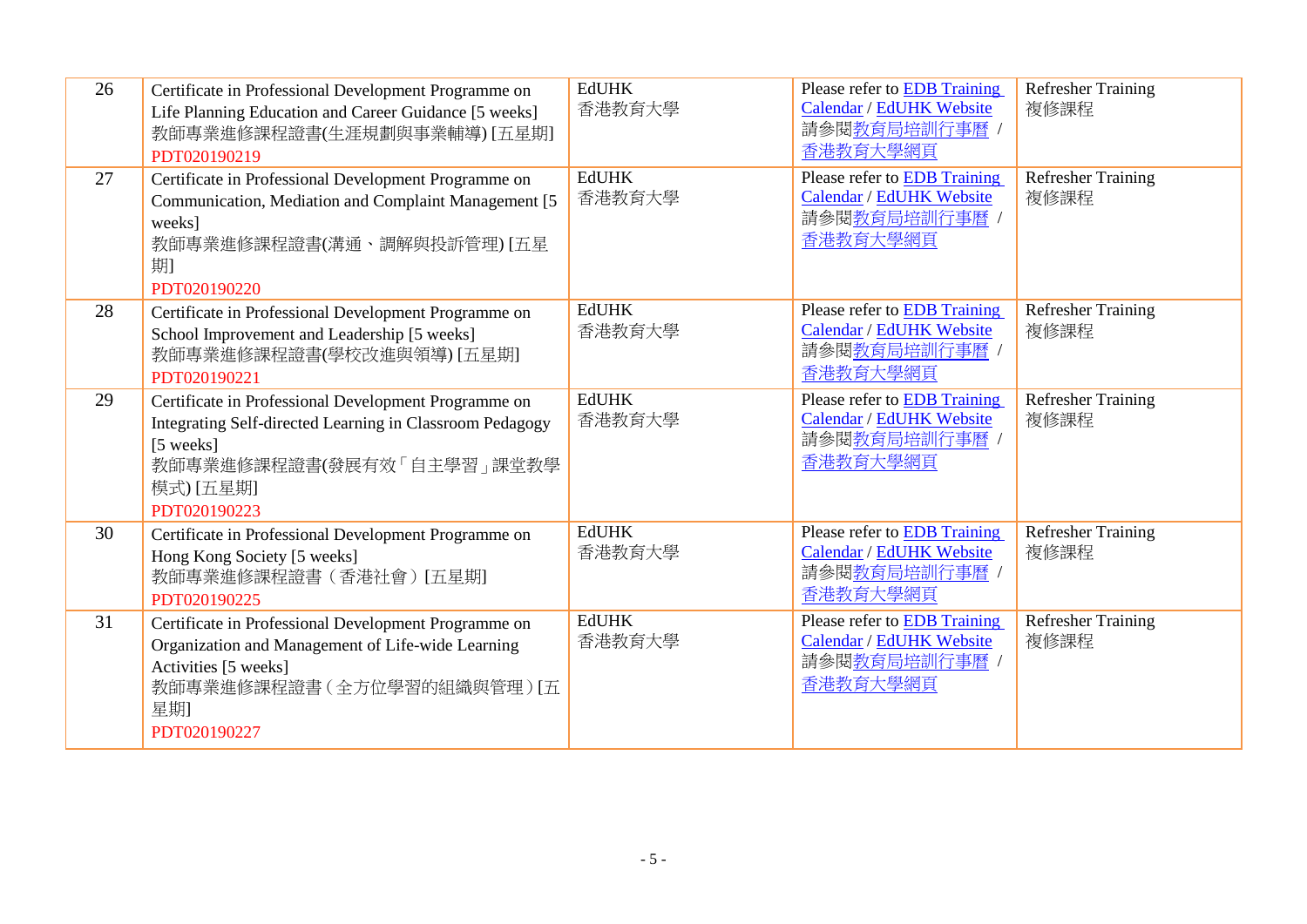| 32 | Certificate in Professional Development Programme on<br>Enhancing Curriculum Planning and Teaching of Life and<br>Society in Junior Secondary Curriculum [5 weeks]<br>教師專業進修課程證書(初中「生活與社會」課程設計<br>與教學模式) [五星期]<br>PDT020190201 | <b>EdUHK</b><br>香港教育大學 | Please refer to <b>EDB</b> Training<br>Calendar / EdUHK Website<br>請參閱教育局培訓行事曆<br>香港教育大學網頁   | <b>Refresher Training</b><br>複修課程 |
|----|--------------------------------------------------------------------------------------------------------------------------------------------------------------------------------------------------------------------------------|------------------------|----------------------------------------------------------------------------------------------|-----------------------------------|
| 33 | Certificate in Professional Development Programme on<br>e-Learning in Secondary Chinese Language [5 weeks]<br>教師專業進修課程證書(中學中文科的電子學習) [五星<br>期<br>PDT020190174                                                                  | <b>EdUHK</b><br>香港教育大學 | Please refer to <b>EDB</b> Training<br>Calendar / EdUHK Website<br>請參閱教育局培訓行事曆 /<br>香港教育大學網頁 | <b>Refresher Training</b><br>複修課程 |
| 34 | Certificate in Professional Development Programme on<br>STEM in Physical Education [5 weeks]<br>教師專業進修課程證書 (體育學與教之科學、科技、工<br>程及數學範疇) [五星期]<br>PDT020190228                                                                     | <b>EdUHK</b><br>香港教育大學 | Please refer to EDB Training<br>Calendar / EdUHK Website<br>請參閱教育局培訓行事曆 /<br>香港教育大學網頁        | <b>Refresher Training</b><br>複修課程 |
| 35 | Professional Development Course for Secondary School<br><b>Grade Teachers</b><br>中學學位教師專業培訓課程<br>PDT020190337                                                                                                                  | <b>CUHK</b><br>香港中文大學  | Please refer to <b>EDB</b> Training<br>Calendar<br>請參閱教育局培訓行事曆                               | <b>Refresher Training</b><br>複修課程 |

- ^ Thematic Courses on Supporting Students with Special Educational Needs include the following 3 categories (Please refer to Education Bureau Circular No. 12/2015): 「支援有特殊教育需要學生」專題課程包括以下三個類別(請參考教育局通告第 12/2015 號) :
	- (1) Cognition and Learning Needs 認知及學習需要
	- (2) Behavioural, Emotional and Social Development Needs 行為、情緒及社群發展需要
	- (3) Sensory, Communication and Physical Needs 感知、溝通及肢體需要
- Note: To attain Certification for Principalship, aspiring principals must satisfy the following criteria within a two-year process: 擬任校長必須在兩年的校長資格認證程序期內,符合以下的要求方可取得校長資格認證:
	- (i) Successful completion of the needs analysis; 成功完成專業發展需要分析;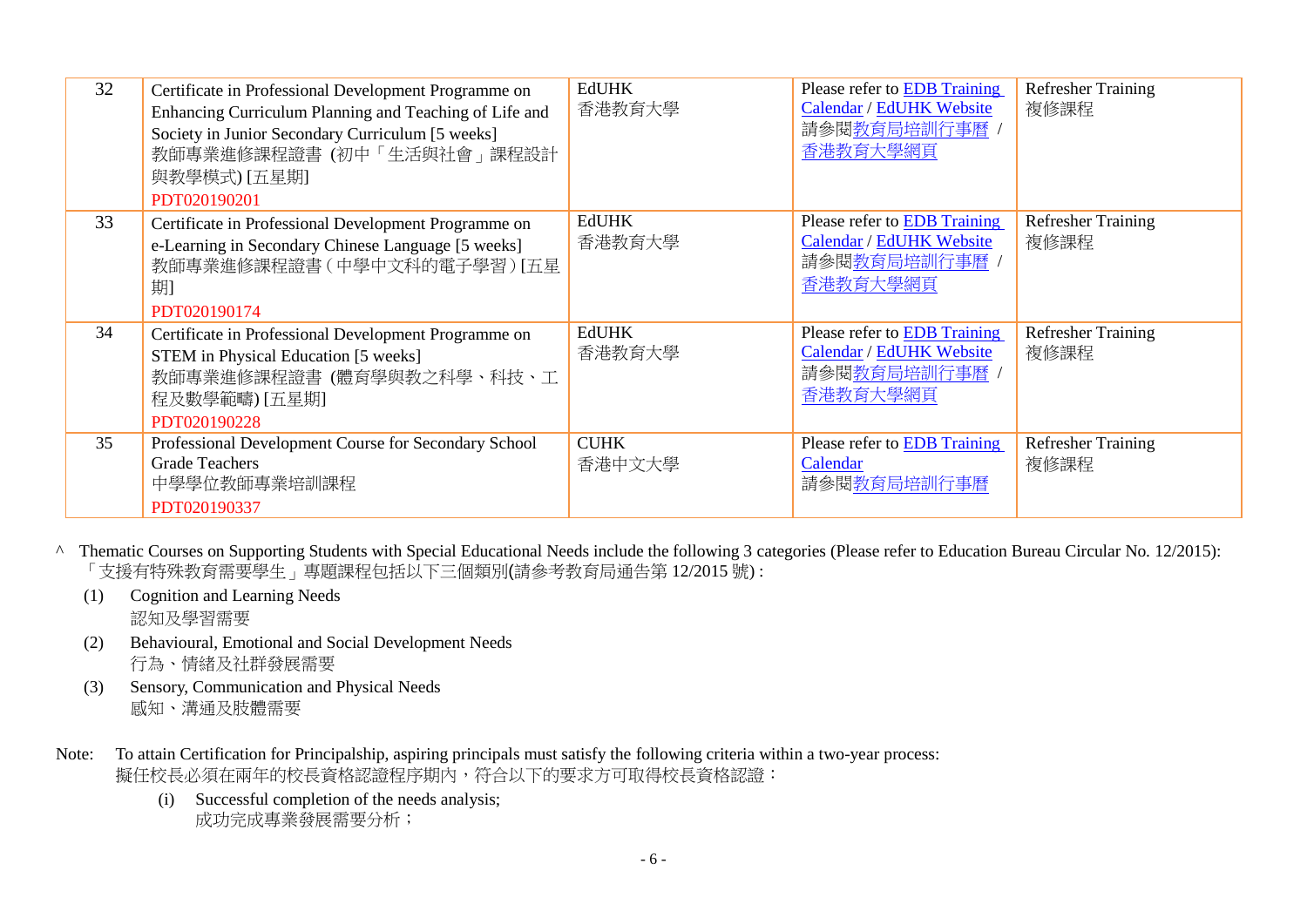- (ii) Successful completion of the Preparation for Principalship course; and 成功完成擬任校長課程;及
- (iii) Fulfilling requirements for the professional development portfolio. 符合專業發展資料冊的要求。

For detailed information, please refer to the Education Bureau Circular (EDBC) No. 2/2019. Besides, relevant course details are/will be announced in EDB Training Calendar. 詳情請參閱教育局通告第 2/2019 號,而相關課程資料則會在教育局培訓行事曆公佈。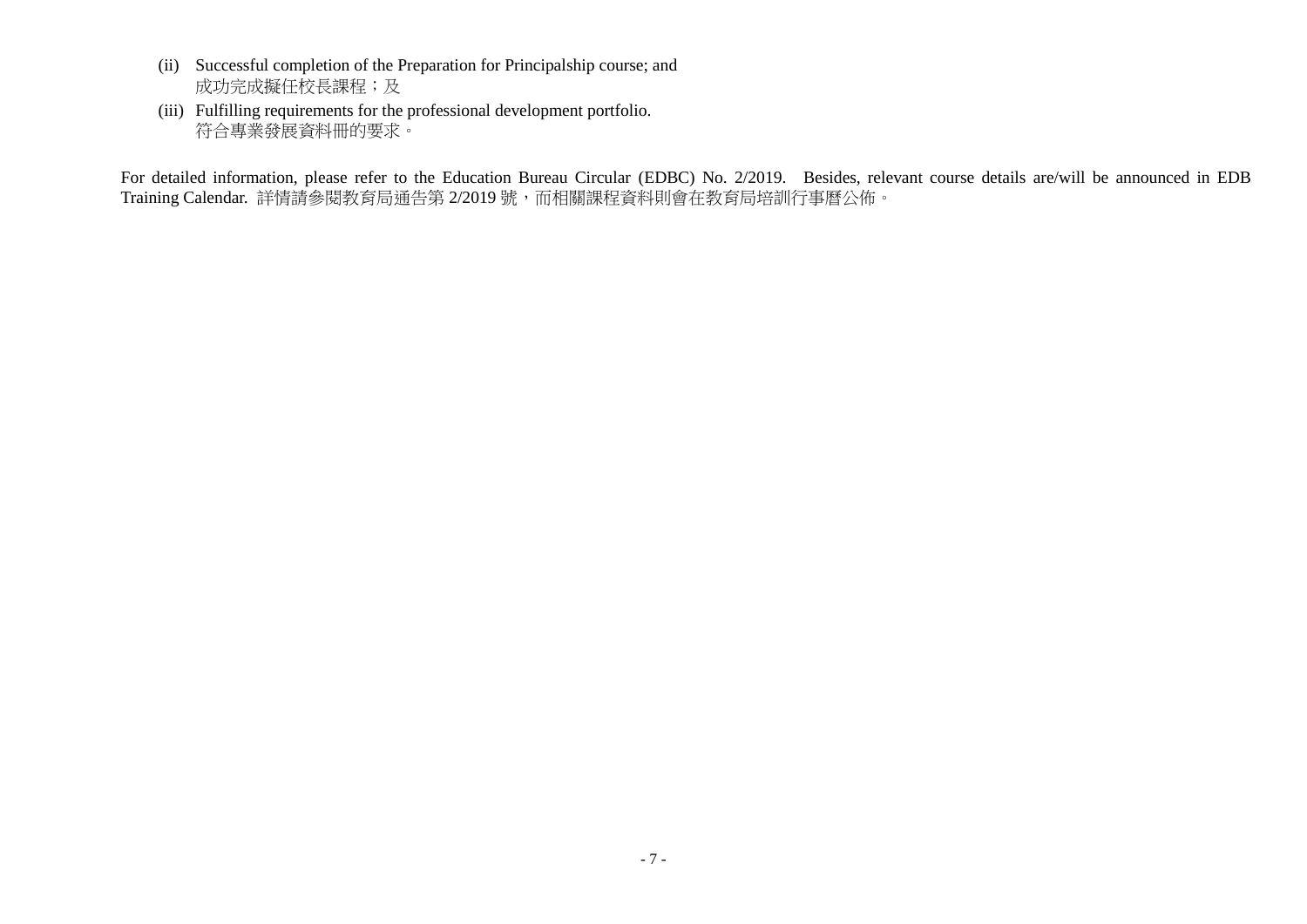## **II. Primary Schools** 小學

| No.<br>編號      | <b>Course Name</b><br>課程名稱                                                                                                                                                       | <b>Organizing Institution</b><br>主辦院校 | <b>Course Details</b><br>課程詳情                                                                 | <b>Remarks</b><br>備註                                                             |
|----------------|----------------------------------------------------------------------------------------------------------------------------------------------------------------------------------|---------------------------------------|-----------------------------------------------------------------------------------------------|----------------------------------------------------------------------------------|
| 1              | Leadership Development Programme for Middle Leaders of<br><b>Primary Schools</b><br>小學中層人員領導培訓課程<br><b>Course ID: Pending</b>                                                    | Pending<br>稍後公布                       | Please refer to EDB Training<br>Calendar<br>請參閱教育局培訓行事曆                                       | Management Training (for<br>promotion to SPSM)<br>管理訓練課程(晉升為高級<br>小學學位教師)        |
| $\overline{2}$ | Certificate in Professional Development Programme for<br>Middle Leaders in Schools [5 weeks]<br>教師專業進修課程證書(學校的中層領導) [五星期]<br>PDT020190185                                        | <b>EdUHK</b><br>香港教育大學                | Please refer to EDB Training<br>Calendar / EdUHK Website<br>請參閱教育局培訓行事曆,<br>香港教育大學網頁          | <b>Management Training (for</b><br>promotion to SPSM)<br>管理訓練課程(晉升為高級<br>小學學位教師) |
| $\overline{3}$ | Leadership Development Programme for Middle Leaders of<br><b>Special Schools</b><br>特殊學校中層人員領導培訓課程<br>Course ID: Pending                                                         | Pending<br>稍後公布                       | Please refer to EDB Training<br>Calendar<br>請參閱教育局培訓行事曆                                       | Management Training (for<br>promotion to SPSM)<br>管理訓練課程(晉升為高級<br>小學學位教師)        |
| $\overline{4}$ | Certificate Course on Student Guidance and Discipline for<br>Teachers of Primary Schools 2019/20小學教師學生訓育及<br>輔導證書課程2019/20<br>SA0020190127, SA0020190121                         | CUHK 香港中文大學,<br>EdUHK 香港教育大學          | Please refer to EDB Training<br>Calendar<br>請參閱教育局培訓行事曆                                       | <b>Refresher Training</b><br>複修課程                                                |
| 5 <sup>5</sup> | Diploma Course in Teacher Librarianship (2019-21)<br>(Primary)<br>2019-21 年度學校圖書館主任文憑課程 (小學)<br><b>Course ID: Nil</b>                                                            | <b>HKU SPACE</b><br>香港大學專業進修學院        | Please refer to <b>EDBCM</b><br>120/2019 / HKU Website<br>請參閱教育局通函第<br>120/2019號 / 香港大學網<br>頁 | <b>Refresher Training</b><br>複修課程                                                |
| 6              | Thematic Courses on Supporting Students with SEN ^ (Any<br>course)<br>「支援有特殊教育需要學生」專題課程^(任何一個課程)<br>SE0020200003<br>SE0020200006<br>SE0020200007<br>SE0020200008<br>SE0020200009 | <b>EdUHK</b><br>香港教育大學                | Please refer to EDB Training<br>Calendar / EdUHK Website<br>請參閱教育局培訓行事曆 /<br>香港教育大學網頁         | <b>Refresher Training</b><br>複修課程                                                |
| $\tau$         | Advanced Course on Catering for Diverse Learning Needs<br>「照顧不同學習需要」高級課程<br>SE0020200002                                                                                         | <b>EdUHK</b><br>香港教育大學                | Please refer to EDB Training<br>Calendar / EdUHK Website<br>請參閱教育局培訓行事曆 /<br>香港教育大學網頁         | <b>Refresher Training</b><br>複修課程                                                |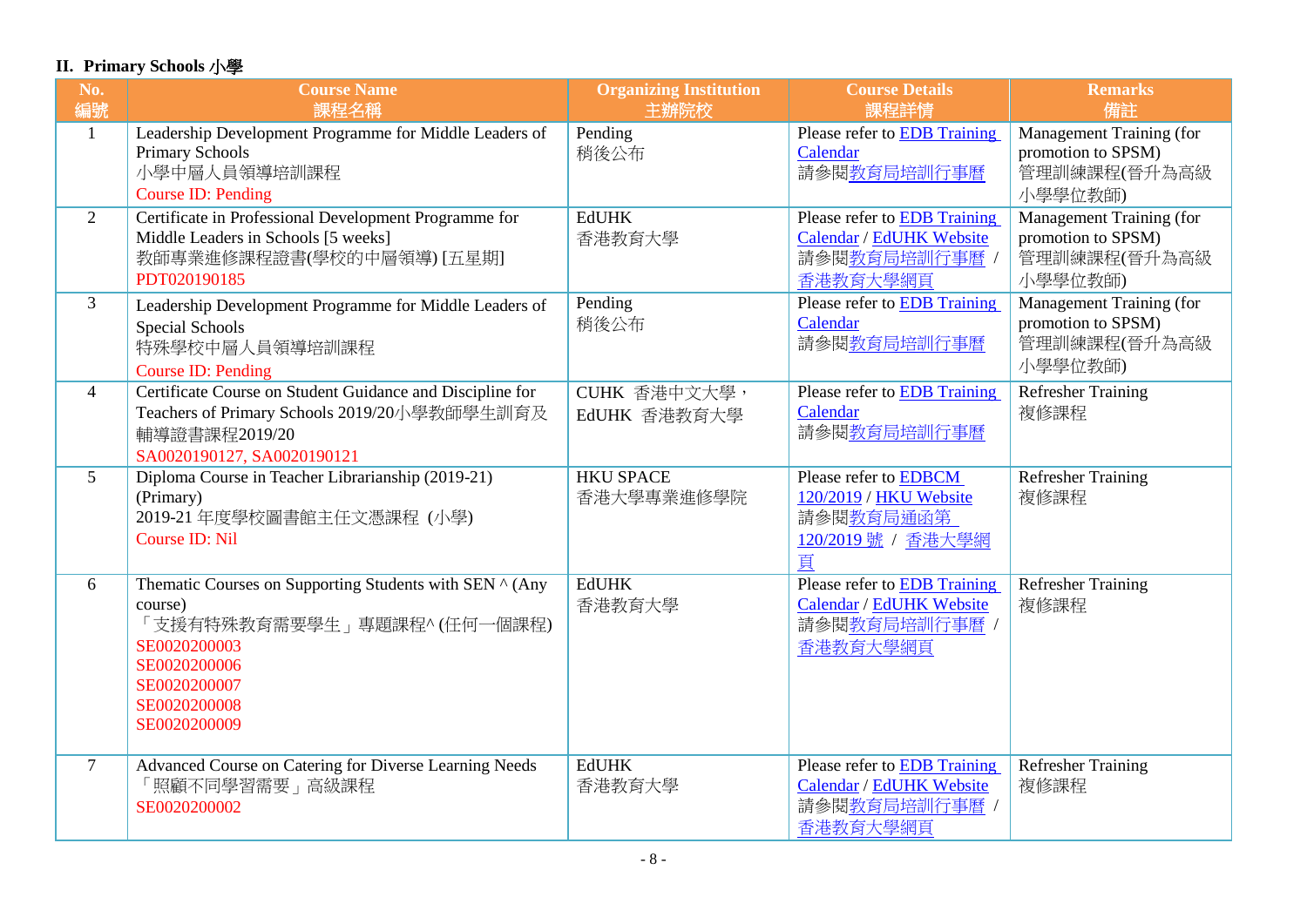| 8  | Certificate in Professional Development Programme for<br>Teachers (Catering for Diverse Learning Needs) - Advanced<br>Level<br>教師專業進修課程證書(照顧不同學習需要) - 深造班<br>SE0020200088                   | <b>EdUHK</b><br>香港教育大學 | Please refer to <b>EDB</b> Training<br>Calendar / EdUHK Website<br>請參閱教育局培訓行事曆 /<br>香港教育大學網頁 | <b>Refresher Training</b><br>複修課程 |
|----|---------------------------------------------------------------------------------------------------------------------------------------------------------------------------------------------|------------------------|----------------------------------------------------------------------------------------------|-----------------------------------|
| 9  | Certificate in Professional Development Programme on the<br>Teaching of Chinese Language for Non-Chinese Speaking<br>Students [5 weeks]<br>為非華語學生而設的中國語文教學專業進修課程證書<br>[五星期]<br>PDT020190205 | <b>EdUHK</b><br>香港教育大學 | Please refer to EDB Training<br>Calendar / EdUHK Website<br>請參閱教育局培訓行事曆<br>香港教育大學網頁          | <b>Refresher Training</b><br>複修課程 |
| 10 | Certificate in Professional Development Programme on<br>Optimizing Chinese Language Teaching [5 weeks]<br>提高中國語文教學效益專業進修課程證書 [五星期]<br>PDT020190206                                          | <b>EdUHK</b><br>香港教育大學 | Please refer to EDB Training<br>Calendar / EdUHK Website<br>請參閱教育局培訓行事曆 /<br>香港教育大學網頁        | <b>Refresher Training</b><br>複修課程 |
| 11 | Certificate in Professional Development Programme for<br>Primary School Teachers (Mathematics Teaching) [5 weeks]<br>小學教師專業進修課程證書(數學教學) [五星期]<br>PDT020190197                               | <b>EdUHK</b><br>香港教育大學 | Please refer to <b>EDB</b> Training<br>Calendar / EdUHK Website<br>請參閱教育局培訓行事曆 /<br>香港教育大學網頁 | <b>Refresher Training</b><br>複修課程 |
| 12 | Certificate in Professional Development Programme in<br>School Health [5 weeks]<br>教師專業進修課程證書(健康校園) [五星期]<br>PDT020190198                                                                   | <b>EdUHK</b><br>香港教育大學 | Please refer to EDB Training<br>Calendar / EdUHK Website<br>請參閱教育局培訓行事曆 /<br>香港教育大學網頁        | <b>Refresher Training</b><br>複修課程 |
| 13 | Certificate in Professional Development Programme on<br>e-Learning in Primary Schools [5 weeks]<br>小學教師專業進修課程證書(小學的電子學習) [五星期]<br>PDT020190184                                              | <b>EdUHK</b><br>香港教育大學 | Please refer to EDB Training<br>Calendar / EdUHK Website<br>請參閱教育局培訓行事曆<br>香港教育大學網頁          | <b>Refresher Training</b><br>複修課程 |
| 14 | Certificate in Professional Development Programme on<br>Civic, National and Moral Education in Schools [5 weeks]<br>教師專業進修課程證書(學校的公民、國民與道德教育) [五<br>星期<br>PDT020190202                      | <b>EdUHK</b><br>香港教育大學 | Please refer to EDB Training<br>Calendar / EdUHK Website<br>請參閱教育局培訓行事曆<br>香港教育大學網頁          | <b>Refresher Training</b><br>複修課程 |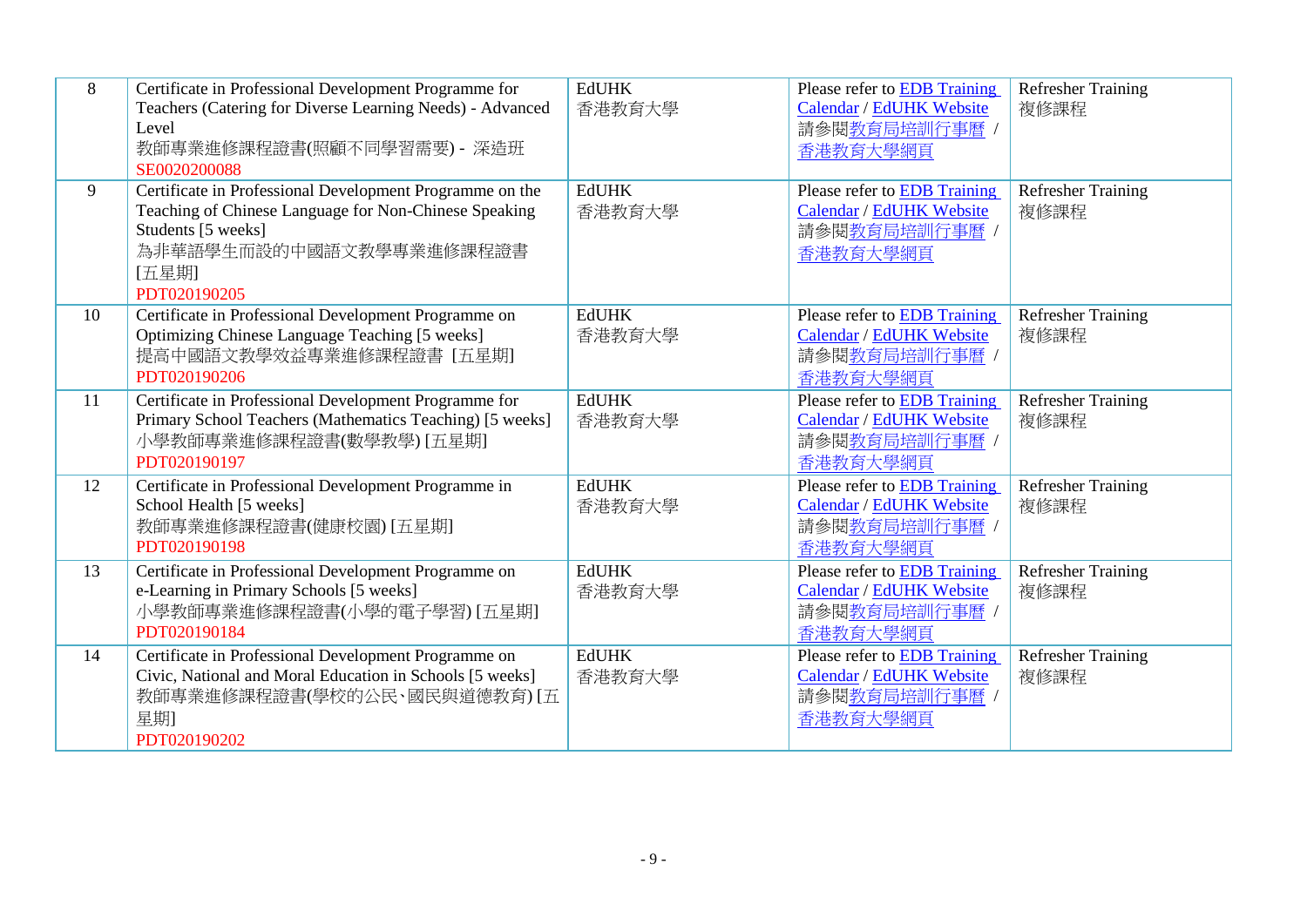| 15 | Certificate in Professional Development Programme on<br>Development of School-based Mathematics Learning and<br>Curriculum [5 weeks]<br>教師專業進修課程證書(校本數學學習與課程設計)[五星<br>期<br>PDT020190209                                                               | <b>EdUHK</b><br>香港教育大學 | <b>Please refer to EDB Training</b><br>Calendar / EdUHK Website<br>請參閱教育局培訓行事曆 /<br>香港教育大學網頁 | Refresher Training<br>複修課程        |
|----|-------------------------------------------------------------------------------------------------------------------------------------------------------------------------------------------------------------------------------------------------------|------------------------|----------------------------------------------------------------------------------------------|-----------------------------------|
| 16 | Certificate in Professional Development Programme on<br>Prevention and Handling of Unruly and Delinquent<br>Behaviours in Schools [5 weeks]<br>教師專業進修課程證書(預防及處理青少年校內違規與違<br>法行為) [五星期]<br>PDT020190210                                                | <b>EdUHK</b><br>香港教育大學 | Please refer to EDB Training<br>Calendar / EdUHK Website<br>請參閱教育局培訓行事曆 /<br>香港教育大學網頁        | <b>Refresher Training</b><br>複修課程 |
| 17 | Certificate in Professional Development Programme on<br>Practical Legal Knowledge for Schools [5 weeks]<br>教師專業進修課程證書(學校的實用法律知識) [五星期]<br>PDT020190211                                                                                                | <b>EdUHK</b><br>香港教育大學 | Please refer to EDB Training<br>Calendar / EdUHK Website<br>請參閱教育局培訓行事曆 /<br>香港教育大學網頁        | <b>Refresher Training</b><br>複修課程 |
| 18 | Certificate in Professional Development Programme on<br>Knowledge Management for Enhancing School Development<br>[5 weeks]<br>教師專業進修課程證書(知識管理與學校發展) [五星期]<br>PDT020190212                                                                             | <b>EdUHK</b><br>香港教育大學 | <b>Please refer to EDB Training</b><br>Calendar / EdUHK Website<br>請參閱教育局培訓行事曆 /<br>香港教育大學網頁 | Refresher Training<br>複修課程        |
| 19 | Certificate in Professional Development Programme on New<br>Paradigm of Learning and Teaching in Physical Education [5]<br>weeks]<br>教師專業進修課程證書(體育學與教之新發展範例) [五星<br>期<br>PDT020190213                                                                 | <b>EdUHK</b><br>香港教育大學 | Please refer to <b>EDB</b> Training<br>Calendar / EdUHK Website<br>請參閱教育局培訓行事曆 /<br>香港教育大學網頁 | <b>Refresher Training</b><br>複修課程 |
| 20 | Certificate in Professional Development Programme on<br>Positive Psychology in School Settings: Promoting Mental<br>Health and Creating Positive Learning Environment [5]<br>weeks]<br>教師專業進修課程證書 (校園正向心理學:推廣精神健康<br>及建構正面學習環境) [五星期]<br>PDT020190226 | <b>EdUHK</b><br>香港教育大學 | Please refer to EDB Training<br>Calendar / EdUHK Website<br>請參閱教育局培訓行事曆 /<br>香港教育大學網頁        | Refresher Training<br>複修課程        |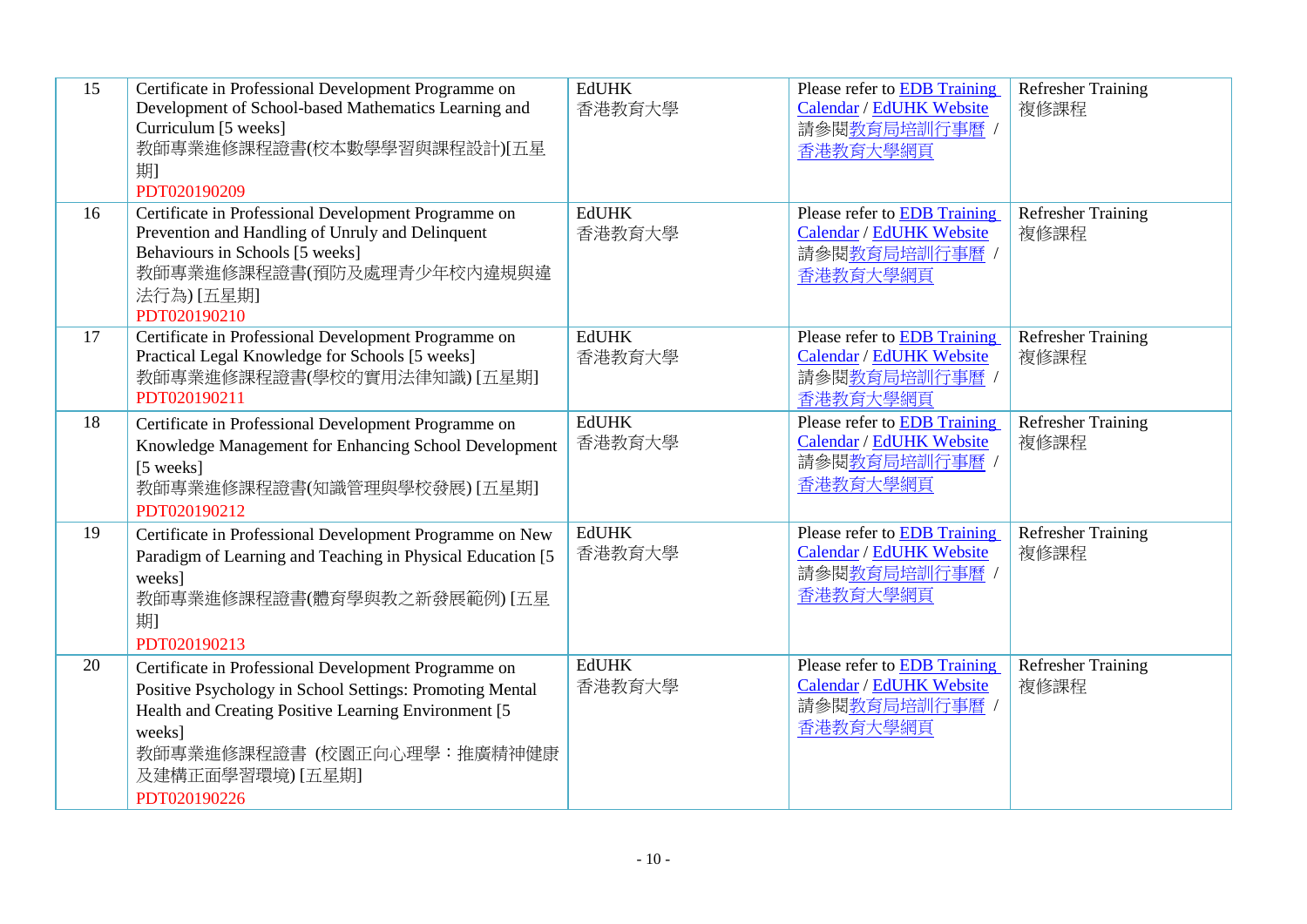| 21 | Training Course for Special School Teachers<br>特殊學校教師培訓課程<br>SE0020200010                                                                                                                             | <b>EdUHK</b><br>香港教育大學 | Please refer to EDB Training<br>Calendar / EdUHK Website<br>請參閱教育局培訓行事曆 /<br>香港教育大學網頁               | <b>Refresher Training</b><br>複修課程 |
|----|-------------------------------------------------------------------------------------------------------------------------------------------------------------------------------------------------------|------------------------|-----------------------------------------------------------------------------------------------------|-----------------------------------|
| 22 | Certificate in Professional Development Programme on<br>Effective Lesson Observation and Evaluation - a whole<br>school approach [5 weeks]<br>教師專業進修課程證書 (有效的觀課與評課 - 以學校為<br>本位)[五星期]<br>PDT020190204 | <b>EdUHK</b><br>香港教育大學 | Please refer to <b>EDB</b> Training<br>Calendar / EdUHK Website<br>請參閱教育局培訓行事曆 /<br>香港教育大學網頁        | <b>Refresher Training</b><br>複修課程 |
| 23 | Certificate in Professional Development Programme on<br>e-Learning in Primary Mathematics [5 weeks]<br>教師專業進修課程證書(小學數學的電子學習)[五星期]<br>PDT020190214                                                     | <b>EdUHK</b><br>香港教育大學 | Please refer to EDB Training<br><b>Calendar / EdUHK Website</b><br>請參閱教育局培訓行事曆 /<br>香港教育大學網頁        | <b>Refresher Training</b><br>複修課程 |
| 24 | Certificate in Professional Development Programme on<br>e-Learning in Primary English [5 weeks]<br>PDT020190215                                                                                       | <b>EdUHK</b><br>香港教育大學 | Please refer to <b>EDB</b> Training<br>Calendar / EdUHK Website<br>請參閱教育局培訓行事曆 /<br>香港教育大學網頁        | <b>Refresher Training</b><br>複修課程 |
| 25 | Certificate in Professional Development Programme on<br>e-Learning in Primary Chinese Language [5 weeks]<br>教師專業進修課程證書(小學中文科的電子學習) [五星<br>期<br>PDT020190188                                           | <b>EdUHK</b><br>香港教育大學 | Please refer to EDB Training<br>Calendar / EdUHK Website<br>請參閱教育局培訓行事曆/<br>香港教育大學網頁                | <b>Refresher Training</b><br>複修課程 |
| 26 | Certificate in Professional Development Programme on<br>Communication, Mediation and Complaint Management [5]<br>weeks]<br>教師專業進修課程證書(溝通、調解與投訴管理) [五星期]<br>PDT020190220                               | <b>EdUHK</b><br>香港教育大學 | <b>Please refer to EDB Training</b><br>Calendar / EdUHK Website<br>請參閱教育局培訓行事曆 /<br>香港教育大學網頁        | <b>Refresher Training</b><br>複修課程 |
| 27 | Certificate in Professional Development Programme on<br>School Improvement and Leadership [5 weeks]<br>教師專業進修課程證書(學校改進與領導) [五星期]<br>PDT020190221                                                      | <b>EdUHK</b><br>香港教育大學 | Please refer to <b>EDB</b> Training<br><b>Calendar / EdUHK Website</b><br>請參閱教育局培訓行事曆 /<br>香港教育大學網頁 | Refresher Training<br>複修課程        |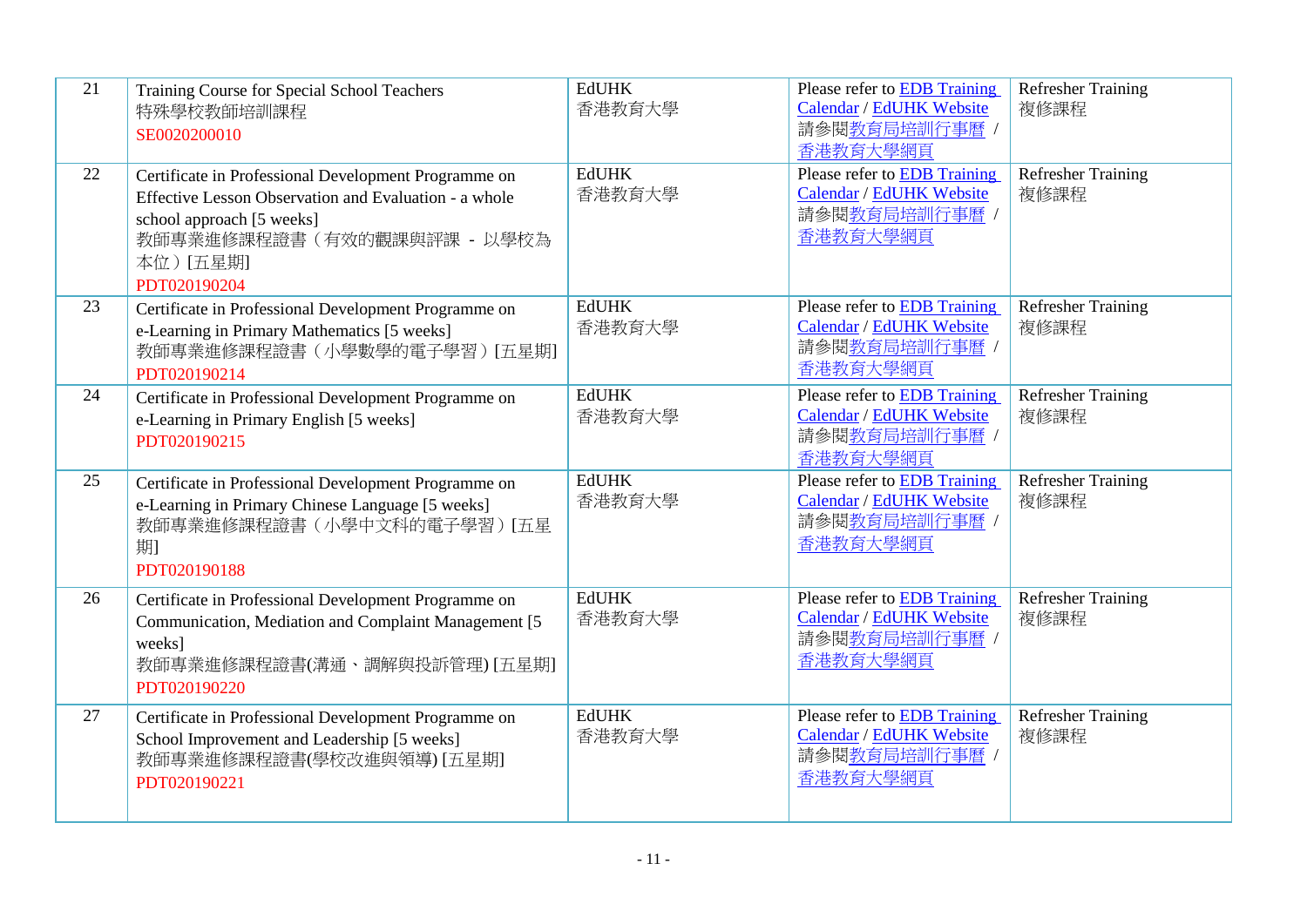| 28 | Certificate in Professional Development Programme on<br>Integrating Self-directed Learning in Classroom Pedagogy [5]<br>weeks]<br>教師專業進修課程證書(發展有效「自主學習」課堂教學<br>模式) [五星期]<br>PDT020190223                              | <b>EdUHK</b><br>香港教育大學 | Please refer to EDB Training<br>Calendar / EdUHK Website<br>請參閱教育局培訓行事曆 /<br>香港教育大學網頁        | <b>Refresher Training</b><br>複修課程 |
|----|-----------------------------------------------------------------------------------------------------------------------------------------------------------------------------------------------------------------------|------------------------|----------------------------------------------------------------------------------------------|-----------------------------------|
| 29 | Certificate in Professional Development Programme on<br>Coding Mobile Apps for Computational Thinking<br>Development [5 weeks]<br>教師專業進修課程證書(編寫流動應用程式發展運算思維)<br>[五星期]<br>PDT020190222                                 | <b>EdUHK</b><br>香港教育大學 | Please refer to <b>EDB</b> Training<br>Calendar / EdUHK Website<br>請參閱教育局培訓行事曆 /<br>香港教育大學網頁 | <b>Refresher Training</b><br>複修課程 |
| 30 | Certificate in Professional Development Programme on<br>Organization and Management of Life-wide Learning<br>Activities [5 weeks]<br>教師專業進修課程證書(全方位學習的組織與管理) [五<br>星期1<br>PDT020190227                                | <b>EdUHK</b><br>香港教育大學 | Please refer to EDB Training<br>Calendar / EdUHK Website<br>請參閱教育局培訓行事曆 /<br>香港教育大學網頁        | <b>Refresher Training</b><br>複修課程 |
| 31 | Certificate in Professional Development Programme on<br>Curriculum Design, Pedagogy and Assessment for STEM<br>Education in Primary Schools [5 weeks]<br>教師專業進修課程證書(小學 STEM 教育的課程設計、教<br>學法及評估) [五星期]<br>PDT020190189 | <b>EdUHK</b><br>香港教育大學 | Please refer to EDB Training<br>Calendar / EdUHK Website<br>請參閱教育局培訓行事曆 /<br>香港教育大學網頁        | <b>Refresher Training</b><br>複修課程 |
| 32 | Certificate in Professional Development Programme on<br>STEM in Physical Education [5 weeks]<br>教師專業進修課程證書 (體育學與教之科學、科技、工程<br>及數學範疇) [五星期]<br>PDT020190228                                                            | <b>EdUHK</b><br>香港教育大學 | Please refer to EDB Training<br>Calendar / EdUHK Website<br>請參閱教育局培訓行事曆 /<br>香港教育大學網頁        | Refresher Training<br>複修課程        |
| 33 | Certificate in Professional Development Programme in Music<br>Education [5 weeks]<br>教師專業進修課程證書 (音樂教育) [五星期]<br>PDT020190239                                                                                          | <b>EdUHK</b><br>香港教育大學 | Please refer to EDB Training<br>Calendar / EdUHK Website<br>請參閱教育局培訓行事曆,<br>香港教育大學網頁         | <b>Refresher Training</b><br>複修課程 |